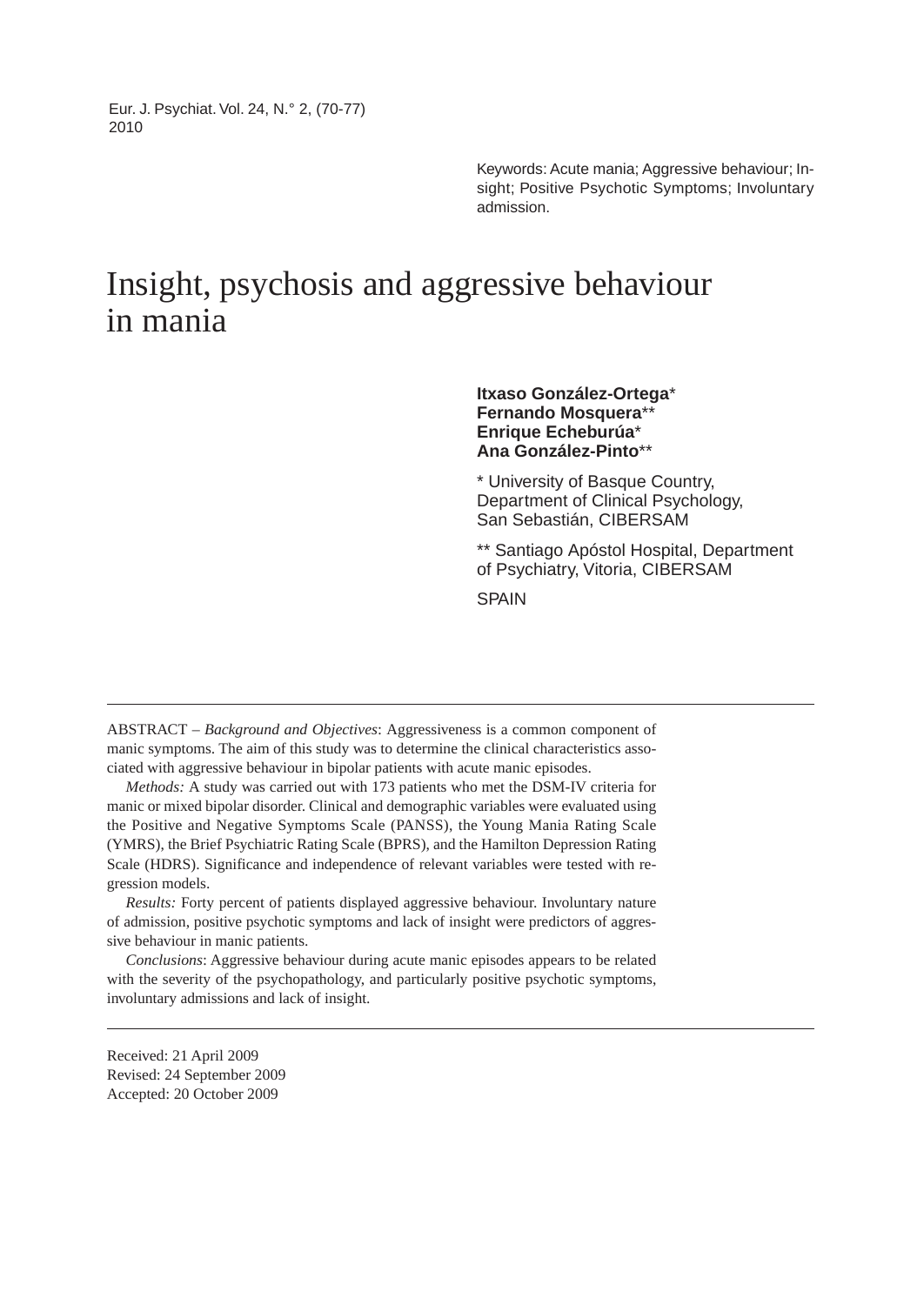## **Background**

Violent behaviour is relatively common in bipolar disorder and usually occurs during acute manic episodes $1-5$ . The relationship between violence and psychotic symptoms has been widely described<sup>6-14</sup>. This is consistent with other psychiatric conditions in which psychotic symptoms are also correlated with an increased risk of violence15-19. Some studies have focused on the presence of mood congruent/incongruent psychotic symptoms in mania13, 20-22. It has been observed that manic patients with incongruent psychotic symptoms score higher for agitated, aggressive behaviour $13, 23$ .

Patients with acute mania often require hospitalization, as their symptoms (grandiosity, impulsiveness, agitation, psychosis) may have substantial legal, penal, civil, work-related and social repercussions. Various studies have described how manic patients display high levels of violence during the early weeks of hospitalization and exhibit violent behaviour in the community in the two weeks prior to admission<sup>8, 24-26</sup>. Their rate of violence tends to decrease following the immediate post-admission period on receiving effective interventions and treatment from hospital staff<sup>27-29</sup>. This is consistent with the view that the state or phase of the illness, in terms of acuteness or remission, is a useful predictor of violence<sup>30</sup>.

One factor related with aggressiveness in manic patient is lack of insight. In fact, it has been shown that aggressiveness and lack of insight are grouped together in the same dimension $31$ .

The aim of this study was to determine the clinical and sociodemographic characteristics associated with aggressive behaviour in a sample of bipolar patients with acute manic episodes.

# **Patients and methods**

# **Subjects**

A study was carried out on patients admitted to Santiago Hospital between 1997 and 2000. Patients who provided informed consent were included in the study. The sample included 173 subjects aged between 16 and 82 years.

Participants had to meet the DSM-IV criteria for type I manic or mixed bipolar disorder. Subjects with mental retardation, cerebral organic disorders or with a diagnosis of substance-induced mood disorder were excluded.

## Evaluation methods

Diagnosis was determined using the Structured Clinical Interview for DSM-IV Axis I Disorders  $(SCID-I)^{32}$ . The relevant clinical and demographic variables were gathered at the time of admission (at the 48 first hours) using an extensive protocol including age, duration of illness, inappropriate use of alcohol and drugs, suicide attempts and psychotic symptoms, as evaluated with the Positive and Negative Symptoms Scale<sup>33</sup> (PANSS: P, N and PG), the Brief Psychiatric Rating Scale34 (BPRS) and the Schneider´s first rank symptoms35. Manic and depressive symptoms were evaluated with the Young Mania Rating Scale<sup>36</sup> (YMRS), the Hamilton Depression Rating Scale<sup>37</sup> (HDRS-21).

Both the aggressive behavior and degree of insight were assessed with the items 9 (aggressive behaviour) and 11 (insight) of YMRS respectively. Aggressiveness was defined as a score  $\geq$  4 on item 9 (aggressive behaviour) of the YMRS. The insight was defined as a score  $\geq 2$  on item 11 (insight) of YMRS. Both variables were treated as dico-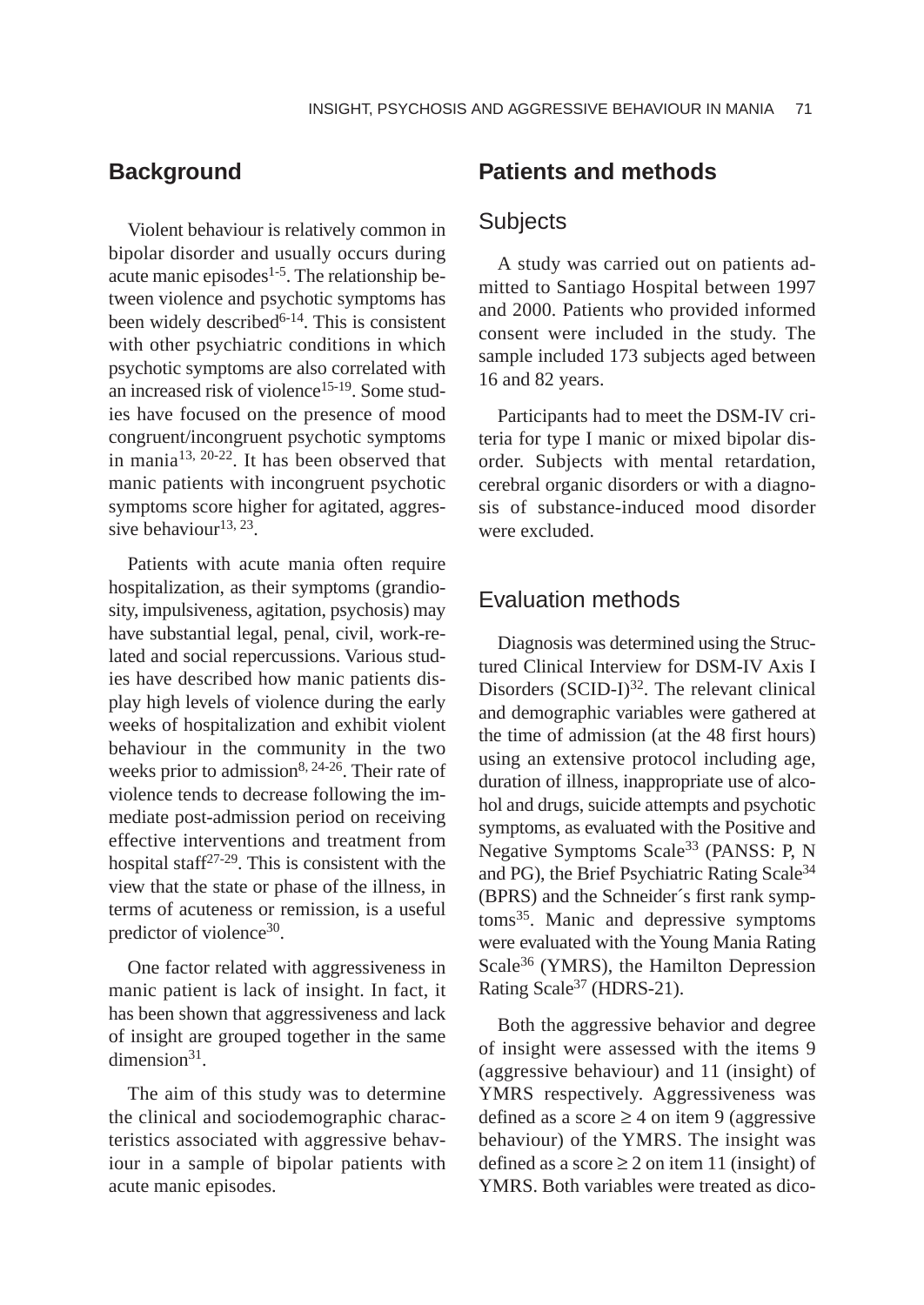tomic variables in bivariate analysis to know the description and presence or not of this variable. On the other hand, insight and aggressiveness have been considered as continuous variables to know the severity of these phenomena and with predictive purpose on the linear regression model.

### Statistical analysis

The relationships between aggressive behaviour and the clinical and demographic data were analyzed using the Mann-Whitney *U* test for two independent samples, Student's t-test for equality of means and Pearson's chi-square test. Significance and independence of the relevant variables were tested with a linear regression model. We performed a linear regression with aggressiveness as the dependent variable, and all

Table 1

Demographic and clinical variables for the sample

the independent variables with  $p < 0.01$  in bivariate analysis. SPSS for Windows, version 15.0.1, was used for the analyses.

# **Results**

## Demographic and clinical data

One hundred and seventy-three patients participated in the study, including 86 women and 87 men. The mean age of the patients was  $35.06$  years ( $\pm$ 12.34). From this sample, 78.6% (136) met the DSM-IV criteria for pure mania and 21.4% (37) for mixed bipolar episodes. Admission was voluntary for 63.7% of the sample and involuntary for 36.3%. The clinical and demographic characteristics of the sample are provided in Table 1.

|                            |         | N                       |       | Percentage |
|----------------------------|---------|-------------------------|-------|------------|
| Marital status             | Single  | 112                     | 64.7  |            |
|                            | Married | 46                      | 26.6  |            |
|                            | Other   | 15                      | 8.7   |            |
|                            | Total   | 173<br>100<br>N<br>Mean |       |            |
|                            |         |                         |       | <b>SD</b>  |
| Years from first symptoms  |         | 173                     | 8.59  | 9.23       |
| Years from first treatment |         | 173                     | 7.06  | 8.19       |
| Age on admission           |         | 173                     | 35.06 | 12.34      |
| Age at onset               |         | 173                     | 26.47 | 10.64      |
| N° of days hospitalized    |         | 173                     | 20.92 | 11.53      |
| $No$ of episodes           |         | 173                     | 4.90  | 5.20       |
| $No$ of Schneider symptoms |         | 173                     | 0.43  | 1.01       |
| "Dysphoric" dimension      |         | 173                     | 9.46  | 4.69       |

Of the 173 patients included in the study, 69 (40%) displayed aggressive behaviour. Curiously, gender was not a predictive factor of aggressive behaviour; there was no association between aggressiveness and male sex ( $\chi^2$  = 1.05; p = 0.30).

The scores on the positive and general PANSS subscales were higher for aggressive patients: PANSS P  $(z = -2.74; p < 0.01)$ and PANSS PG ( $z = -3.54$ ;  $p < 0.01$ ). The BPRS scale also showed higher scores in aggressive patients ( $z = 3,430$ ;  $p < 0.01$ ). Statisti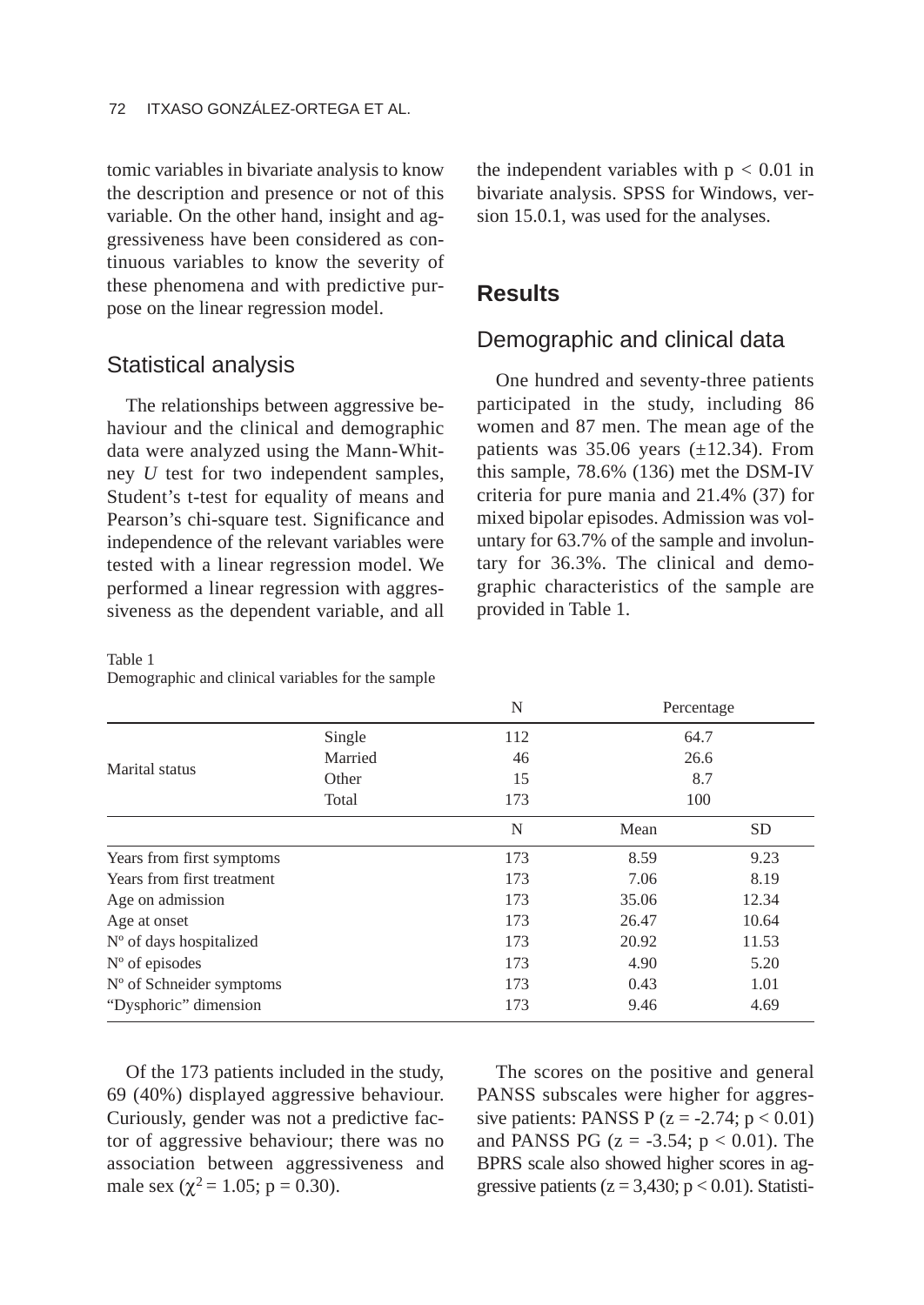cally significant differences were found between aggressive and non-aggressive patients on the YMRS scale ( $z = 5.96$ ;  $p < 0.01$ ). Psychotic symptoms evaluated with Schneider's number of symptoms was also associated with aggressive behaviour ( $z = -2.03$ ;  $p < 0.05$ ).

Patients with aggressive behaviour had a significantly higher mean score than non-aggressive patients on the 'dysphoric' dimension ( $z = -9.66$ ;  $p < 0.001$ ), with high scores on the following items from the Young scale: 'irritability'  $(z = -6.18; p < 0.01)$ ; 'abnormal' behaviour' ( $z = -11.62$ ;  $p < 0.01$ ) and 'insight' ( $z = -4.07$ ;  $p < 0.01$ ). Furthermore, those with aggressive behaviour were more frequently hospitalized involuntarily ( $χ² =$  $16.1$ ;  $p < 0.01$ ).

Prior suicide attempts were recorded in 24.4% of patients, but no relationship between aggressive behaviour and suicidal behaviour was found ( $χ² = 0.26$ ; p = 0.61). While 30.1% and 24.4% of patients had histories of alcohol and cannabis abuse respectively, with 14.5% reporting use of other drugs and 69.6% having a tobacco addiction, we did not find any association between substance abuse and aggressiveness (Table 2).

Using linear regression models to find those factors independently associated with aggressiveness, we found that involuntary admission (t =  $-2.91$ ; p < 0.01), positive psychotic symptoms ( $t = 2.99$ ;  $p < 0.01$ ) and lack of insight (t = 3.33;  $p < 0.01$ ) all predicted aggressive behaviour in manic patients (Table 3).

#### Table 2

Clinical variables for aggressive and non-aggressive patients

|                     | N   |      |             | Aggressive<br>patients |    | Non aggressive<br>patients |          |      |
|---------------------|-----|------|-------------|------------------------|----|----------------------------|----------|------|
|                     | N   | $\%$ | $\mathbf n$ | %                      | n  | %                          | $\chi^2$ | p    |
| Male sex            | 87  | 50.3 | 49          | 56.3                   | 38 | 43.7                       | 1.05     | 0.30 |
| Substance abuse     |     |      |             |                        |    |                            |          |      |
| Tobacco adiction    | 121 | 69.9 | 70          | 57.9                   | 51 | 42.1                       | 0.86     | 0.35 |
| Cannabis abuse      | 42  | 24.2 | 19          | 45.2                   | 23 | 54.7                       | 0.66     | 0.41 |
| Other substances    | 25  | 14.4 | 10          | 40                     | 15 | 60                         | 0.0002   | 0.99 |
| Alcohol abuse       | 52  | 30   | 24          | 57.1                   | 28 | 42.9                       | 1.22     | 0.27 |
| Suicide attempts    | 42  | 24.2 | 18          | 42.9                   | 24 | 57.1                       | 0.26     | 0.61 |
| Dysphoric dimension | 60  | 34.6 | 24          | 40                     | 36 | 60                         | 1.05     | 0.30 |

#### Table 3 Linear regression

|                               | 95% CI for B |         |         |         |         |       |
|-------------------------------|--------------|---------|---------|---------|---------|-------|
|                               |              | В       |         |         |         | p     |
|                               |              |         | Min.    | Max.    |         |       |
| Voluntary nature of admission | $-0.21$      | $-0.97$ | $-1.62$ | $-0.32$ | $-2.96$ | 0.004 |
| Insight according to YMRS     | 0.24         | 0.37    | 0.14    | 0.59    | 3.28    | 0.001 |
| PANSS <sub>P</sub>            | 0.21         | 0.07    | 0.02    | 0.11    | 3.02    | 0.003 |

Dependent variable: Abnormal, aggressive behaviour.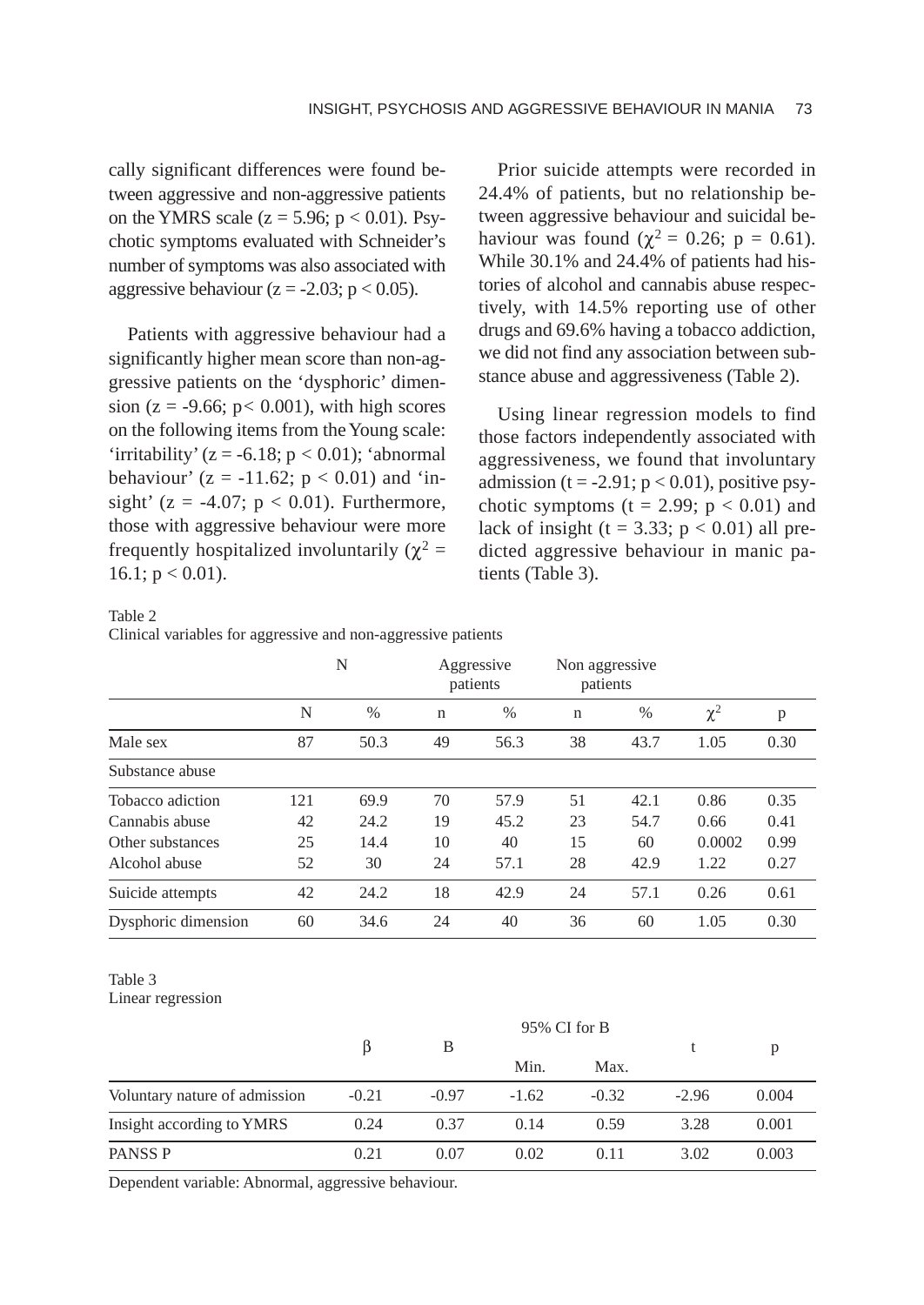# **Discussion**

The main finding of this investigation is that aggressiveness in bipolar patients during acute episodes depends on the severity of the episode and the degree of awareness of illness. A lack of awareness of illness, positive symptoms and the involuntary nature of the admission are the factors that predict aggressiveness. While some of these findings have already been described, no study has yet taken all these factors into account simultaneously and controlled the independence of these variables. It is important to differentiate between aggressiveness that occurs during acute illness and that which arises outside of this context, due to other factors that may explain aggressiveness in human beings. We believe that this distinction would contribute for removing the stigma associated with mental illness and particularly with bipolar disorder. The violence they show is not inherent but rather due to decompensation<sup>1-5</sup>.

Aggressive behaviour is principally related with psychopathology. Severity of symptoms and lack of insight are factors associated with aggressiveness in mania. This results in involuntary admission that, in turn, has been associated with a greater degree of aggression in patients with acute mania. More specifically, aggressiveness during mania appears to be clearly related to positive psychotic symptoms (auditory hallucinations, conceptual disorganization, and paranoid delusions). The scores on the Positive (PANSS P) and General (PANSS PG) Symptoms Scales, as well as the high scores on Schneider's number of psychotic symptoms criteria, indicate that severity of psychotic symptoms is a useful predictor of aggressive behaviour. Our results are in line with other studies that describe a relationship between aggressiveness and the presence of psychotic symptoms in manic patients $6-13$ ,  $23$ .

To date, no consensus has existed with regard to the association between insight and aggressiveness. Many studies have demonstrated a significant relationship between insight and positive symptoms, both in bipolar disorder and in other mental disorders<sup>14, 37-43</sup>. However, other authors conclude that reduced insight is not associated with high levels of psychopathology44, 45. Our research, which represents all manic population in psychiatric treatment in a health catchment area, now establishes a clear association between lack of insight and violence. An earlier study carried out with another patients sample found that aggressiveness and lack of insight were located in the same dimension<sup>31</sup>. Although participating in the study with informed consent is indicative of some degree of insight in all manic patients, there are relevant differences in this variable among the manic patients with or without aggressive behaviour.

Outbursts or aggressive states are thus associated with rapidly executed, impulsive acts of unexpected violence, occurring in response to minimal provocation or, on occasion, for no discernable reason. During these outbursts, a great deal of pathological tension is relieved. The tendency to engage in risky and aggressive behaviours is a core feature of the manic episodes of bipolar disorder because manic patients clearly show defects in decision making, which are strongly related to their lack of insight $46$ . A recent meta-analytical investigation demonstrated that in bipolar disorder, insight improves after acute manic episodes, suggesting that degree of insight depends on the phase of the bipolar disorder $47$ .

It comes as no surprise that hospital admission is often involuntary during the acu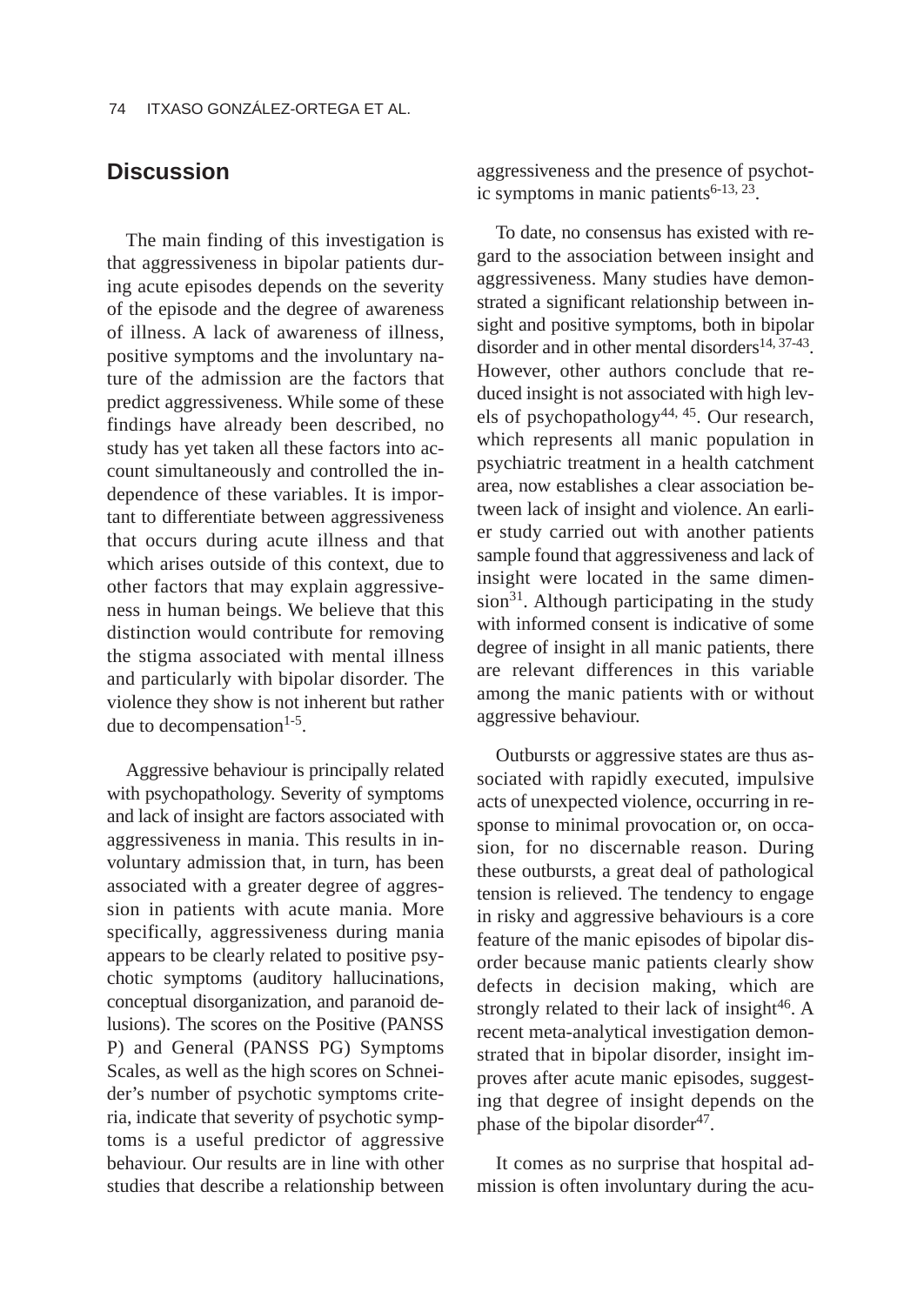te phase of the illness in those patients with the most severe symptoms<sup>2</sup>.

As demonstrated in other studies, we found that aggressive behaviour is associated with the involuntary nature of admission in manic patients. Involuntary admission is also significantly associated with a greater degree of aggression and lesser insight during acute mania, a finding which is also backed up by other studies<sup>14, 38-43</sup>.

Despite the fact that men are more violent than women in the general population $48$ , gender was not associated with aggressive behaviour in our sample of manic patients, in line with other studies<sup>25, 48-52</sup>. For this reason, aggressiveness may be an indicator of mental state during acute mania in bipolar disorder. Taking this into account may help to diminish stigma in patients with bipolar disorder.

Among the limitations of this study, we must mention that "aggressiveness" and "lack of insight" have been measured with one single item on the YMRS and this may not be sufficient or sensitive enough to capture the whole meaning of both concepts.

# **References**

1. Yesavage JA. Bipolar illness: correlates of dangerous inpatient behaviour. Br J Psychiatry 1983; 143: 554-557.

2. Ghaemi SN, Stoll AL, Pope HG. Lack of insight in bipolar disorder: The acute manic episode. J Nerv Ment Dis 1995; 183: 464-467.

3. Quirk A, Lelliot P. What do we know about life on acute psychiatric wards in the UK? A review of the research evidence. Social Sci Med 2001; 53: 1565-1574.

4. Cassidy F, Ahearn EP, Carrol BJ. Symptom profile consistency in recurrent manic episodes. Comprehens Psychiatr 2002; 43: 179-181.

5. Sato T, Bottlender R, Sievas M, Schoroter A, Hecht S, Mollr HJ. Long-term inter-episode stability of syndromes underlying mania. Acta Psychiatr Scand 2003; 108: 310-313.

6. Carlson GA, Goodwin, FK. The stages of mania: a longitudianl analysis of the manic episode. Arch Gen Psychiatry 1978; 28: 221-228.

7. Tardiff K. Emergency management of violent patients. New Trends Exp Clin Psychiatr 1999; 15: 145-149.

8. Feldmann TB. Bipolar disorder and violence. Psychiatr Q 2001; 72 (2): 119-129.

9. Swann AC, Janicak PL, Calabrese JR, Bowden CL, Dilsaver SC, Morris DD, et al. Structure of mania: depressive, irritable, and psychotic clusters with different retrospectively-assessed course patterns of illness in randomized clinical trial participants. J Affect Disord 2001; 67: 123-132.

10. Sato T, Bottlender R, Kleindienst N, Möller HJ. Syndromes and Phenomenological Subtypes Underlying Acute Mania: A Factor Analytic Study of 576 Manic Patients. Am J Psychiatry 2002; 159: 968-974.

11. Vieta E, Brugué E, Goikolea JM, Sánchez-Moreno J, Reinares M, Comes M, et al. Acute and continuation risperidone monotherapy in mania. Hum Psychopharmacol 2004; 19: 41-45.

12. Haro JM, Edgell ET, Novick D, Alonso J, Kennedy L, Jones PB, et al. SOHO advisory board. Effectiveness of antipsychotic treatment for schizophrenia: 6-month results of the Pan-European Schizophrenia Outpatient Health Outcomes (SOHO) study. Acta Psychiatr Scand 2005; 111: 220-231.

13. Azorin JM, Akiskal H, Hantouche E. The mood-instability hypothesis in the origin of mood-congruent versus mood-incongruent psychotic distinction in mania: validation in a French National Study of 1090 patients. J Affect Disord 2006; 96: 215-223.

14. Schuepbach D, Goetz I, Boeker H, Hell D. Voluntary vs. involuntary hospital admission in acute mania of bipolar disorder: Results from the Swiss sample of the EMBLEM study. J Affect Disord 2006; 90: 57-61.

15. Tardiff K, Sweillam A. Assault, suicide and mental illnes. Arch Gen Psychiatry 1980; 37: 164-169.

16. Junginger J, Parks-Levy J, McGuire L. Delusions and symptom-consistent violence. Psychiatr Serv 1998; 49: 218-220.

17. Link B, Andrews H, Cullen FT. The violent and illegal behaviour of mental patients reconsidered. Am Sociological Rev 1992; 57: 275-292.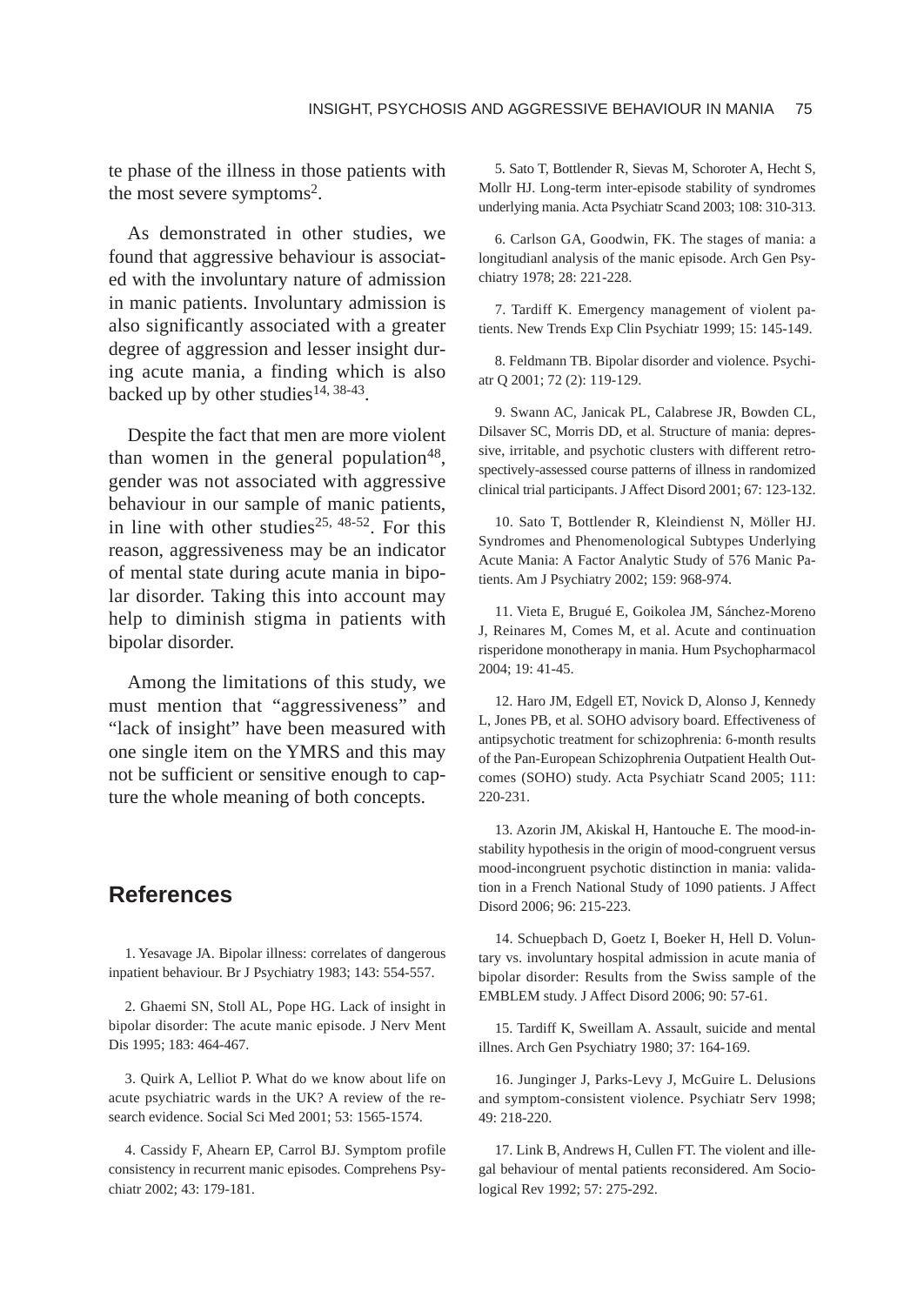#### 76 ITXASO GONZÁLEZ-ORTEGA ET AL.

18. McNiel DE, Binder RL. The relationship between acute psychiatric symptoms, diagnosis and short-term risk of violence. Hosp Com Psychiatry 1994; 45: 133-137.

19. Nijman HLI. A model of aggression in psychiatric hospitals. Acta Psychiatr Scand 2002; 106: 142-143.

20. Tohen M, Tsuang MT, Goodwin DC. Prediction of outcome in mania by mood-congruent or mood incongruent psychotic features. Am J Psychiatry 1992; 149: 1580-1584.

21. Fenning S, Bromet EJ, Karant MT, Ram R, Jandorf L. Mood- congruent versus mood-incongruent psychotic symptoms in first-admission patients with affective disorder. J Affect Disord 1996; 37: 23-29.

22. Coryell W, Leon AC, Turvey C, Akiskal H, Mueller T, Endicott J. The significance of psychotic features in manic episodes. A report from the NIMH collaborative study. J Affect Disord 2001; 67: 79-88.

23. Toni C, Perugi G, Mata B, Maremmani I, Akiskal HS. Is mood-congruent manic psychosis a distinct subtype?. Eur Arch Psychiatry Clin Neurosci 2001; 251: 12-17.

24. McNiel DE, Binder RL, Greenfield TK. Predictors of violence in civilly committed acute psychiatric patients. Am J Psychiatry 1988; 145: 965-970.

25. Barlow K, Grenyer B, Ilkiw-Lavalle O. Prevalence and precipitants of aggression in psychiatric units. Aust NZJ Psychiatry 2000; 34: 967-974.

26. El-Badri SM, Mellsop G. Aggressive behaviour in acute general adult psychiatric unit. Psychiatr Bulletin 2006; 30: 166-168.

27. Heilbrun K, Hart SD, Hare RD, Gustaffson D, Nunez C, White AJ. Inpatient and post discharge aggression in mentally disordered offenders: The role of psychopathy. J Interpers Viol 1998; 13: 514-527.

28. McNiel DE, Binder RL. Relationship between preadmission threats and later violent behaviour by acute psychiatric inpatients. Hosp Com Psychiatry 1989; 40: 605-608.

29. Doyle M, Dolan M, McGovern J. The validity of North American risk assessment tools in predicting in-patients violent behaviour in Englang. Legal Criminol Psych 2002; 7: 141-154.

30. Davis S. Violence by psychiatric inpatients: a review. Hosp Community Psychiatr 199; 42: 585-590.

31. González-Pinto A, Ballesteros J, Aldama A, Pérez de Heredia JL, Gutiérrez M, Mosquera F. Principal components of mania. J Affect Disord 2003; 76: 95-102.

32. First MB, Gibbon M, Spitzer RL, Williams JBW. User's guide for the Structured Clinical Diagnostic Interview for DSM-IV Axis I Disorders (SCID-I). Washington, DC: American Psychiatric Press; 1997.

33. Kay SR, Fiszbein A, Opler LA. The positive and Negative Syndrome Scale (PANSS) for Schizofrenia. Schizophr Bull 1987; 13: 261-276.

34. Overall JE, Gorham DR. The Brief Psychiatric Rating Scale. Psychol Rep 1962; 10: 799-812.

35. Schneider K. Patopsicología Clínica. Madrid: Paz Montalvo; 1975.

36. Young RC, Bigss JT, Ziegler VE, Meyer DA. A rating scale for mania: Reability, validity and sensitivity. Br J Psychiatr 1978; 133: 429-435.

37. Hamilton MA. Rating scale for depression. J Neurol Psychiatr 1960; 23: 56-62.

38. David AS, Buchanan A, Reed A, Almeida O. The assessment of insight in psychosis. Br J Psychiatry 1992; 161: 599-602.

39. Kemp RA, Lambert TJ. Insight in schizophrenia and its relationship to psychopathology. Schizophr Res 1995; 18: 21-28.

40. Collins AA, Remington GJ, Coulter K, Birkett K. Insight, neurocognitive function and symptom clusters in chronic schizophrenia. Schizophr Res 1997; 27: 37-44.

41. Swartz MS, Swanson JW, Hiday VA, Borum R, Wagner HR, Burns BJ. Violence and severe mental illness: the effects of substance abuse and nonadherence to medication. Am J Psychiatry 1998; 155: 226-231.

42. Arango C, Calcedo A, González T, Calcedo A. Violence in inpatients with schizophrenia: a prospective study. Schizophr Bull 1999; 25: 493-503.

43. Raja M, Azzoni A. Hostility and violence of acute psychiatric inpatients. Clin Pract Epidemol Ment Health 2005; 1: 11.

44. Lysaker P, Bell M, Milstein R, Bryson G, Beam-Goulet J. Insight and psychosocial treatment compliance in schizophrenia. Psychiatry 1994; 57 (4): 307-315.

45. Smith TE, Hull JW, Santos L. The relationship between symptoms and insight in schizophrenia: A longitudinal perspective. Schizophr Res 1998; 33: 63-67.

46. Adida M, Clark L, Pomietto P, Kaladjian A, Besnier N, Azorin JM, et al. Lack of insight may predict impaired decision making in manic patients. Bipolar Disord 2008; 10 (7): 829-837.

47. Ghaemi SN, Rosenquist KJ. Is insight in mania state-dependent? A meta-analysis. J Nerv Ment Dis 2004; 192: 771-775.